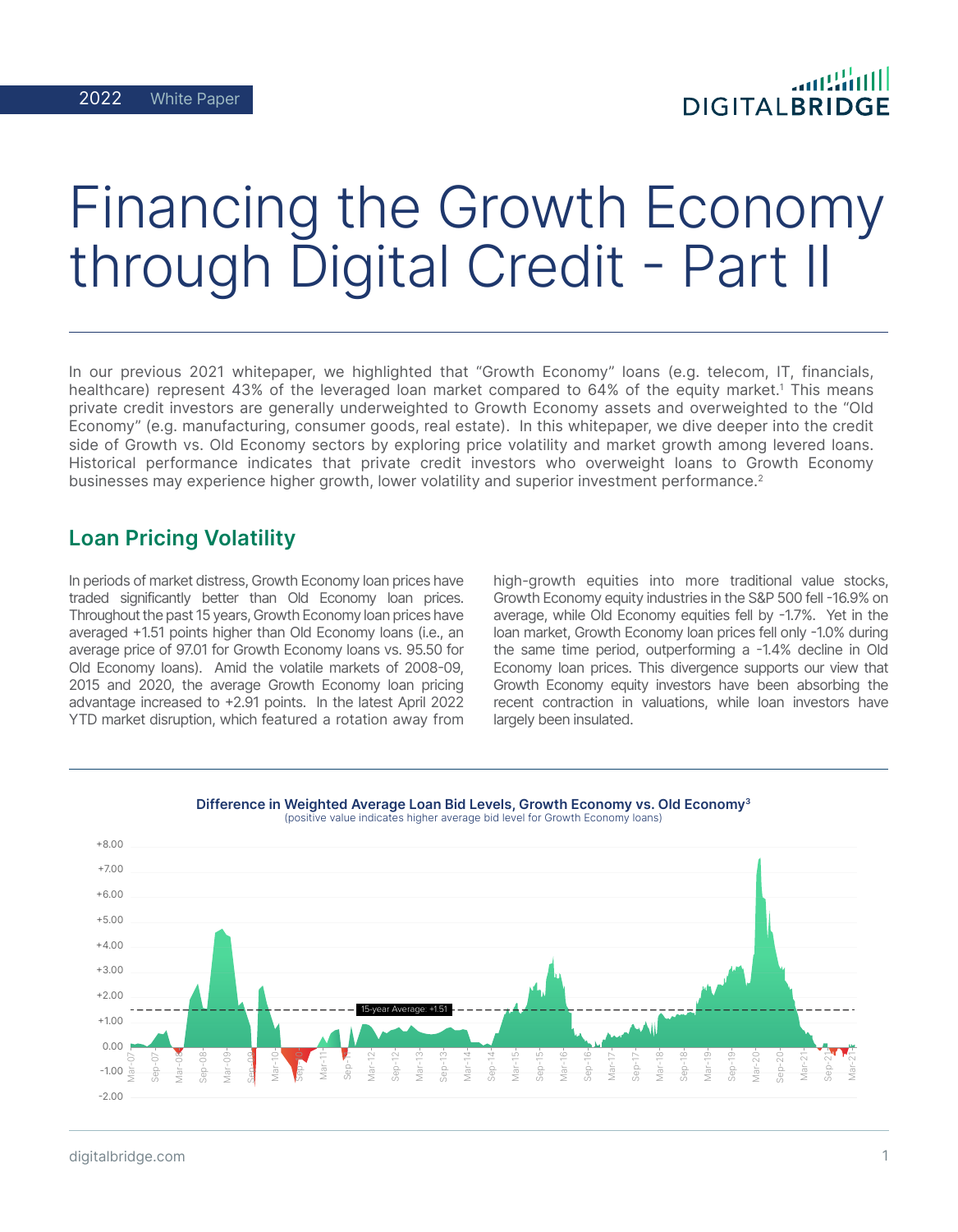## Leveraged Loan Market Growth

An analysis of levered loan par value over time shows that the Growth Economy credit market is also growing faster, in addition to being less volatile, than Old Economy loans. While historical pricing levels suggest that Growth Economy levered loans demonstrate less volatility than Old Economy assets, in the five years since 2017, total Growth Economy outstanding par value has grown at a 10.7% CAGR, which is a +2.0% faster growth rate than Old Economy loans.





Par Amount Outstanding, U.S. Leveraged Loans<sup>3</sup> \$ in Billions

## **Conclusion**

This historical analysis of levered loan pricing and volume suggests that Growth Economy loans are less volatile, especially in periods of market distress, and are part of a faster growing market. Investors may want to tailor their exposure to favored industries that exhibit these strong characteristics over the long-term, which may be difficult to achieve with the preponderance of managers offering diversified portfolios overweighted to the Old Economy. Digital credit offers private credit managers direct access to the Growth Economy and its supportive secular tailwinds.

A successful digital credit strategy requires the expertise of both a sector specialist and a traditional private credit manager. Large and growing demand from issuers in the digital realm, driven by significant infrastructure capital expenditures, allows private credit lenders with digital expertise to be well-positioned for rapid deal flow, proper assessment of sector-specific dynamics and generation of attractive risk-adjusted returns. The broader DigitalBridge platform has over two decades of private credit expertise combined with operational and investing experience, and has forged strong relationships managing mission-critical network infrastructure with some of the world's largest and most profitable companies.